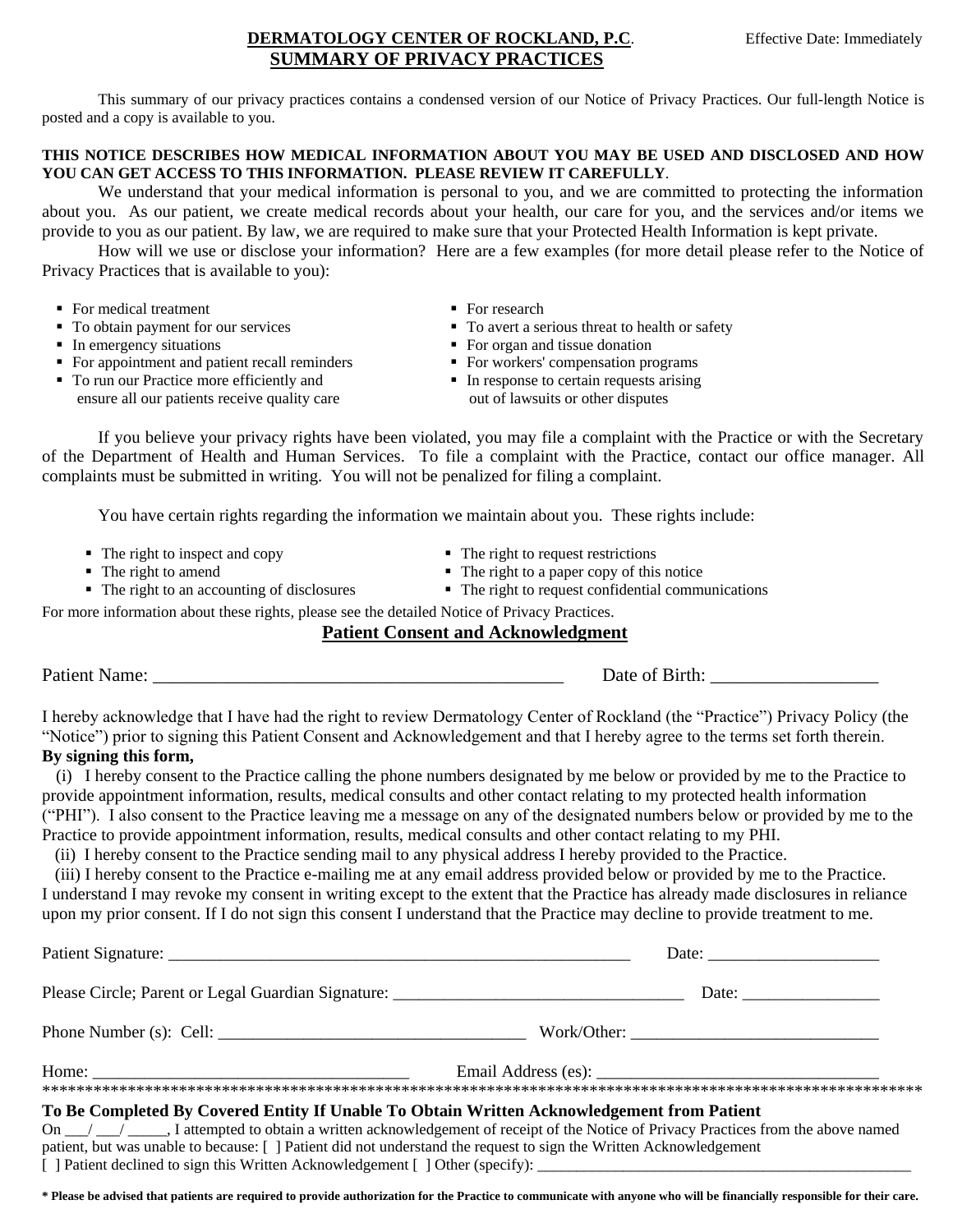# **DERMATOLOGY CENTER OF ROCKLAND, P.C.**

## **PATIENT COMMUNICATION FORM**

A. **FRIENDS AND FAMILY.** It is the office policy of Dermatology Center of Rockland, P.C. **not to release confidential medical information regarding your treatment to family members or friends,** except for (i) parent/legal guardian, (ii) other persons authorized by the patient, (iii) as we may reasonably infer from the circumstances (for example, if you bring a family member or friend into the exam room, we will assume, unless you object, that that person is entitled to receive information regarding your treatment), (iv) in emergency situations, or (v) other as otherwise permitted by the Health Insurance Portability and Accountability Act of 1996 (HIPAA).

**If you anticipate that you will need or want your medical information to be provided to family members, friends, or caretakers/babysitters, please indicate that below, so that we may best serve you**. By signing below, you authorize the following people to receive information regarding your treatment or care. (If you wish to add names later on, please confirm this in writing, or call our staff.)

| Name: | <b>Relationship to Patient:</b> |
|-------|---------------------------------|
| Name: | Relationship to Patient:        |
| Name: | <b>Relationship to Patient:</b> |

B. **Alternative Communications**. You are also entitled to specify alternative, reasonable means of communication, if you do not wish to be contacted by us in a certain way.

I hereby request the following means of contact only:<br>
<u>I</u> hereby request the following means of contact only:

#### **PRINTED NAME**

Patient/Parent/Guardian Signature:

Date:

\*\*\*\*\*\*\*\*\*\*\*\*\*\*\*\*\*\*\*\*\*\*\*\*\*\*\*\*\*\*\*\*\*\*\*\*\*\*\*\*\*\*\*\*\*\*\*\*\*\*\*\*\*\*\*\*\*\*\*\*\*\*\*\*\*\*\*\*\*\*\*\*\*\*\*\*\*\*\*\*\*\*

#### **Legal Guardian Treatment Permission**

As the legal guardian of  $\qquad \qquad$  . I give permission to the Dermatology Center of Rockland, P.C. to treat the patient without my presence at the time of treatment.

| <b>Signature of Legal Guardian</b>                 | <b>Patient's Name (Please Print)</b> | Print name of Legal Guardian Date |                       |
|----------------------------------------------------|--------------------------------------|-----------------------------------|-----------------------|
|                                                    |                                      |                                   |                       |
| <b>FOR OFFICE USE</b>                              |                                      |                                   |                       |
| Changes to above authorized by patient over phone: |                                      |                                   |                       |
| Change                                             |                                      | Date                              | <b>Staff Initials</b> |
|                                                    |                                      |                                   |                       |
|                                                    |                                      |                                   |                       |
|                                                    |                                      |                                   |                       |
|                                                    |                                      |                                   |                       |
|                                                    |                                      |                                   |                       |
|                                                    |                                      |                                   |                       |